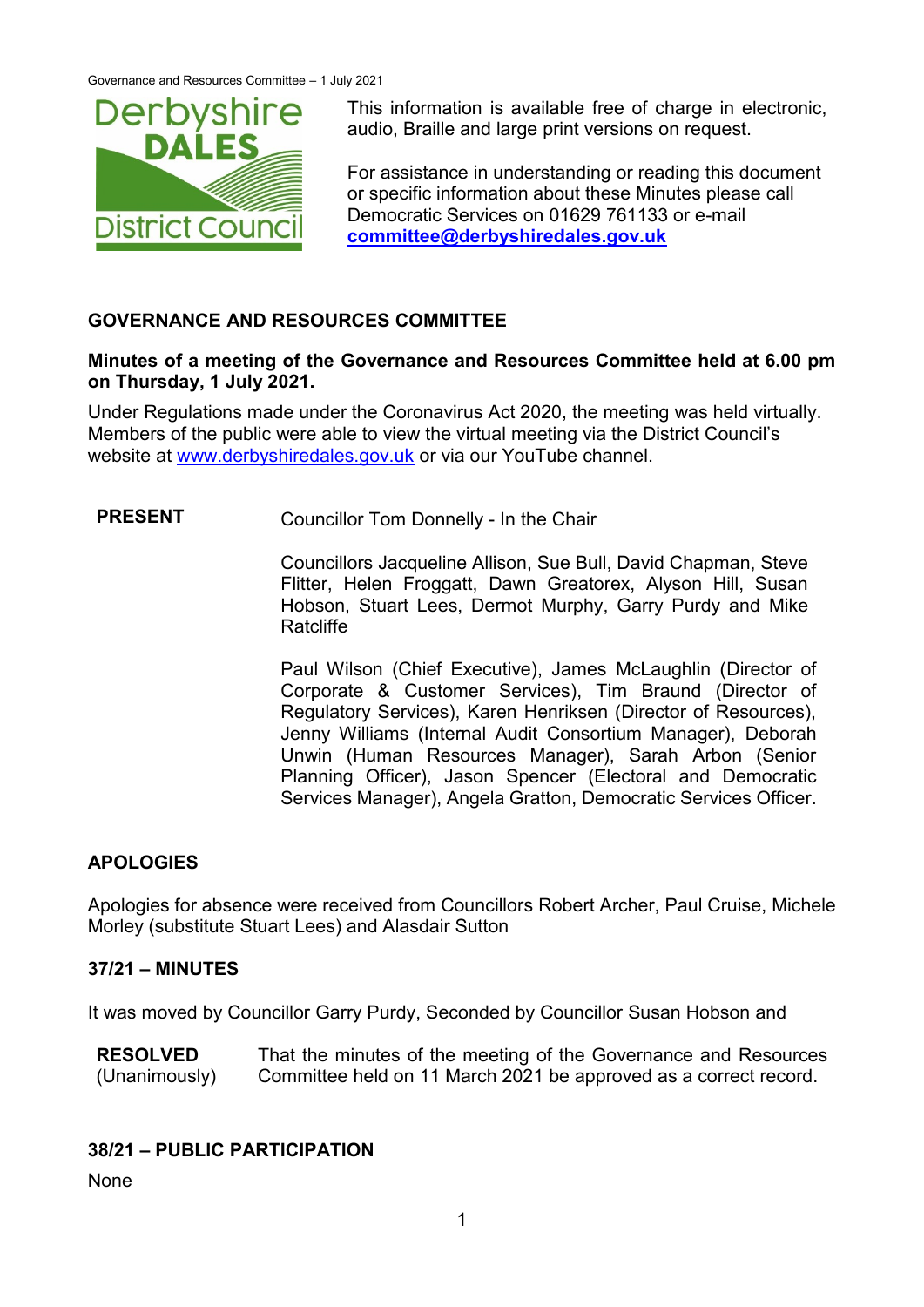# **39/21 – INTERESTS**

Councillor Sue Bull declared a personal interest in Item 7 as an Ashbourne Town Councillor.

# **40/21 – KIRK IRETON NEIGHBOURHOOD PLAN**

Committee received a report setting out the outcome of the referendum into the Kirk Ireton Neighbourhood Plan and recommending that the Kirk Ireton Neighbourhood Development Plan be formally "made" under Section 38A(4) of the Planning and Compulsory Purchase Act 2004

It was moved by Councillor Garry Purdy, seconded by Councillor Dermot Murphy and

**RESOLVED** (unanimously) 1. That the result of the referendum on the Kirk Ireton Neighbourhood Development Plan be noted. 2. That the Kirk Ireton Neighbourhood Development Plan be formally "made" as a Neighbourhood Development Plan, and form part of the Development Plan for the Derbyshire Dales. 3. That the Kirk Ireton Neighbourhood Development Plan be

used in the determination of planning applications that are situated within the Plan Area in accordance with the provisions of Section 1 of the Neighbourhood Planning Act 2017.

The Chairman declared the motion CARRIED.

# **41/21 – ASHBOURNE NEIGHBOURHOOD PLAN**

Committee received a report setting out the outcome of the referendum into the Ashbourne Neighbourhood Plan and recommending that the Ashbourne Neighbourhood Development Plan be formally "made" under Section 38A(4) of the Planning and Compulsory Purchase Act 2004

It was moved by Councillor Sue Bull, seconded by Councillor Alyson Hill and

| <b>RESOLVED</b><br>(unanimously) | 1. That the result of the referendum on the Ashbourne<br>Neighbourhood Development Plan be noted.                                                                                                                                                |
|----------------------------------|--------------------------------------------------------------------------------------------------------------------------------------------------------------------------------------------------------------------------------------------------|
|                                  | 2. That the Ashbourne Neighbourhood Development Plan be<br>formally "made" as a Neighbourhood Development Plan, and<br>form part of the Development Plan for the Derbyshire Dales.                                                               |
|                                  | 3. That the Ashbourne Neighbourhood Development Plan be<br>used in the determination of planning applications that are<br>situated within the Plan Area in accordance with the provisions<br>of Section 1 of the Neighbourhood Planning Act 2017 |

The Chairman declared the motion CARRIED.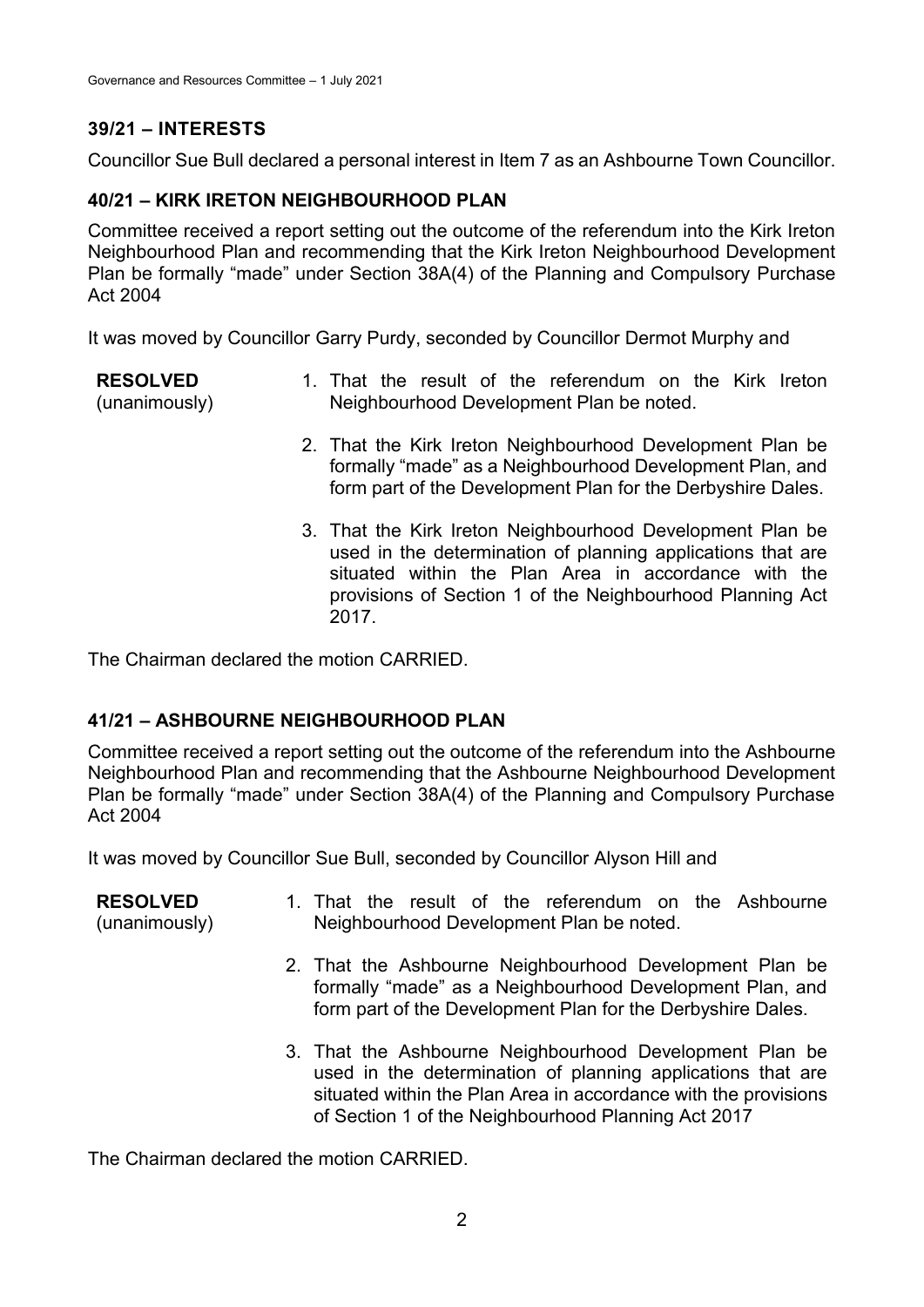## **42/21 – BRAILSFORD NEIGHBOURHOOD PLAN**

To receive a report setting out the outcome of the referendum into the Brailsford Neighbourhood Plan and recommending that the Brailsford Neighbourhood Development Plan be formally "made" under Section 38A(4) of the Planning and Compulsory Purchase Act 2004.

It was moved by Councillor Susan Hobson, seconded by Councillor Sue Bull and

#### **RESOLVED** (unanimously) 1. That the result of the referendum on the Brailsford Neighbourhood Development Plan be noted.

- 2. That the Brailsford Neighbourhood Development Plan be formally "made" as a Neighbourhood Development Plan, and form part of the Development Plan for the Derbyshire Dales.
- 3. That the Brailsford Neighbourhood Development Plan be used in the determination of planning applications that are situated within the Plan Area in accordance with the provisions of Section 1 of the Neighbourhood Planning Act 2017.

The Chairman declared the motion CARRIED.

#### **43/21 – CONSULTATION AND ENGAGEMENT STRATEGY 2021-2027**

Committee received a report seeking Members approval for an updated Consultation Strategy and a series of options aiming to improve and enrich consultation undertaken by the District Council. The outcome would enable Members to be better informed about the views of local residents when making decisions on changes to service delivery and policies.

The Policy Manager presented the report highlighting the six different proposals to improve and enrich consultation at the Council by increasing the number of responses received from a more age representative group, and asking open questions to elicit qualitative data.

**Proposal One** - Retain and bolster the Online Panel, continuing to use it for ad-hoc consultation where a quick response was needed, accepting that it was self-selecting and would not be statistically representative. Swift responses could be gathered from the panel, however there was a need to boost membership and, if possible, increase its representativeness. The proposal was to use posters (with a QR code) displayed in libraries, Leisure Centres and sent to other community groups, inviting people to join the panel membership. This work would be carried out internally within existing resources

**Proposal Two -** To feedback to Online Panel members, via a 'You Said, We Did' email newsletter and article in Dales Matters. It was proposed that an article would be included in Dales Matters in the autumn 2021 issue, along with an invitation to local residents to join the Online Panel.

**Proposal Three** - To include an optional postcode question on surveys, to give a better understanding of the potential reasons for resident satisfaction or dissatisfaction levels; and, where appropriate, to use a small number of qualitative questions to increase the value of responses to consultation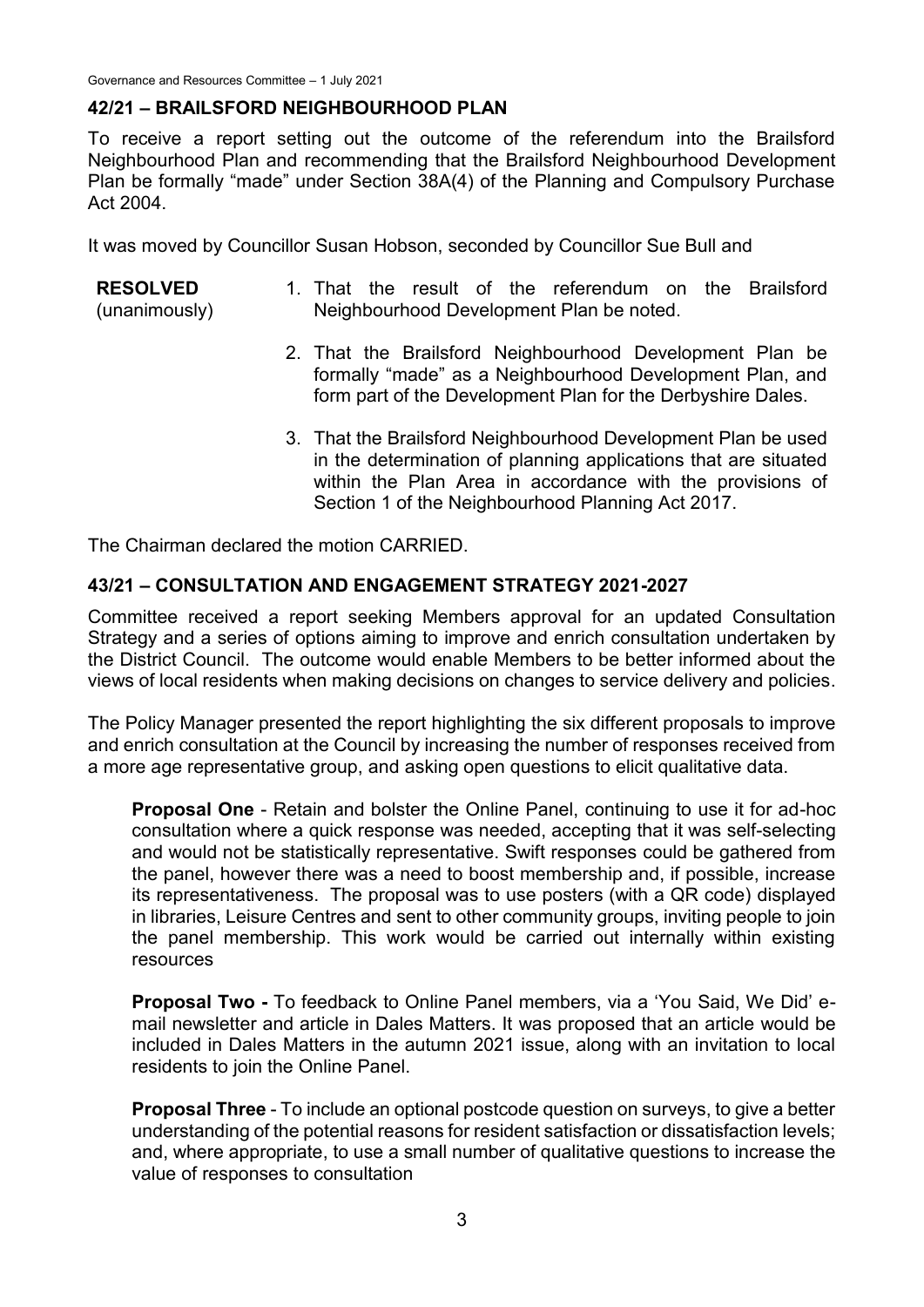Governance and Resources Committee – 1 July 2021

**Proposal Four** - Carry out a bi-annual paid-for residents' survey which would be similar to the Council's four yearly corporate plan survey. This would be a random survey, which sought to provide a sufficient number of responses (1,000+) to be statistically representative. This survey would monitor satisfaction with the area and the District Council. As the last customer survey of this nature was undertaken in spring 2019 it was considered that running such survey during the remainder of 2021 would be appropriate.

**Proposal Five** - For major consultations with a high propensity for widespread public interest e.g. changes to waste and recycling collections, the online panel would be supplemented by a web survey, which would be promoted by leaflets and/or social media boosts.

**Proposal Six** - To plan the use of the Online Panel according to actions contained in the Equality, Consultation and Engagement Plan 2020 to 2022 and for the Senior Management Team to take ownership of the plan

Members raised concerns over using the postcode, the Policy Manager advised that only be the general area code would be used.

Members agreed the proposals were good but asked how was the District Council was going to encourage residents to sign up to the survey and then responding and suggested some incentive could be given. The Policy Manager informed Members incentives had been used on Neighbourhood Plan responses and the same could be used for the online Bi-Annual Survey.

Members asked if the Council had used CRM data to receive feedback on services. The Chief Executive informed Members this was not done at present but could be looked into for the future.

The Policy Manager agreed once the report came in he would prepare evidence and report through to Council.

It was moved by Councillor Garry Purdy, seconded by Councillor Susan Hobson and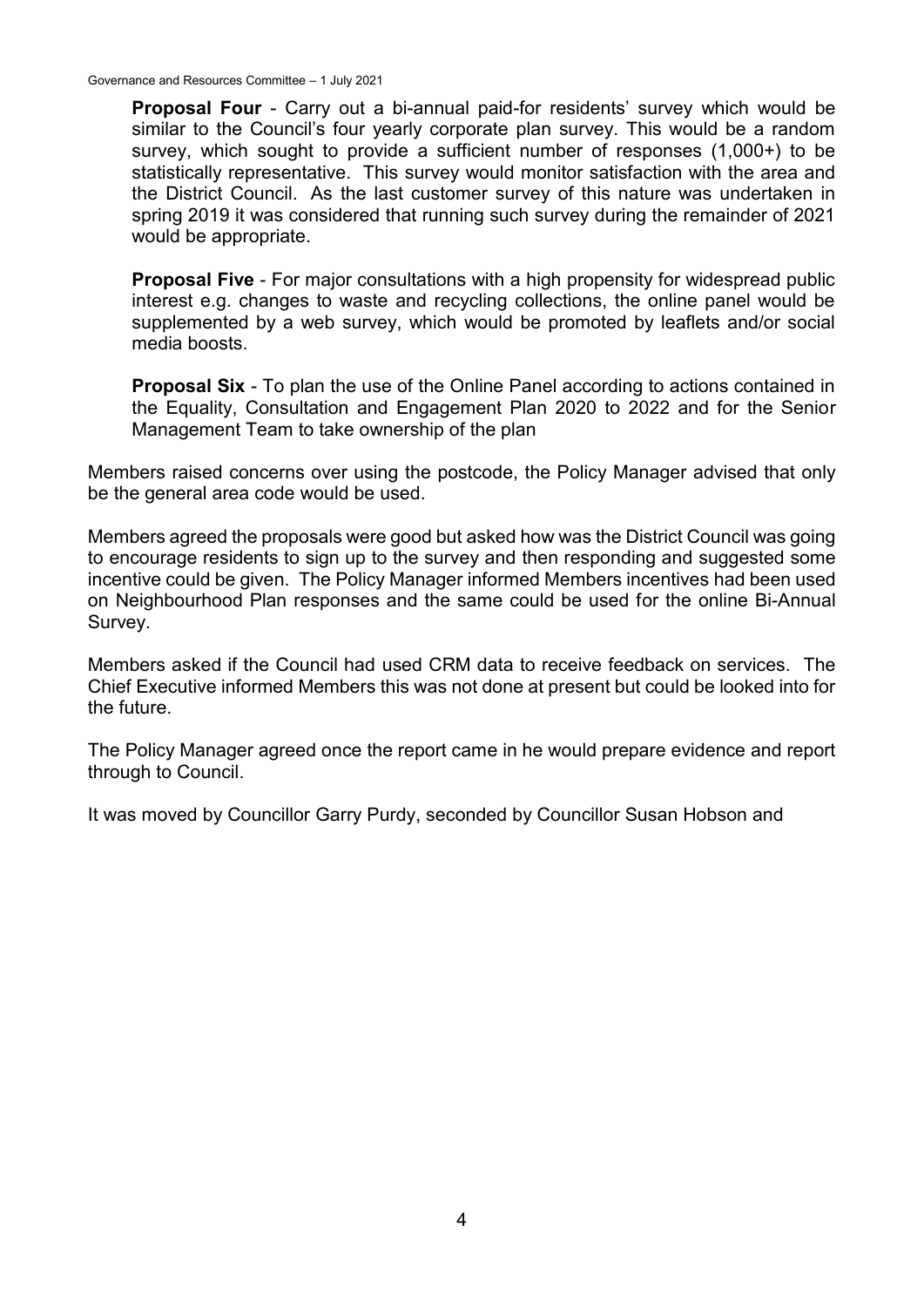| <b>RESOLVED</b><br>(unanimously) | 1. That the Consultation Strategy 2021 to 2027 as set out in<br>Appendix 1 be approved |
|----------------------------------|----------------------------------------------------------------------------------------|
|                                  |                                                                                        |

- 2. That the six proposals as set out in Section Three be implemented as ways of seeking to improve the range and depth of consultation undertaken by the District Council.
- 3. That the inclusion of an additional £2,500 in the annual revenue spending proposals from 2022/23 onwards be approved for the provision of bi-annual residents' satisfaction surveys.
- 4. That the immediate procurement of a detailed resident's survey with results being presented to Council at its meeting on 25<sup>th</sup> November 2021 be approved.

The Chairman declared the motion CARRIED.

#### **44/21 – DETAIL OF A PROPOSED 'BRIGHT IDEAS' SCHEME**

At a meeting of the Joint Consultative Group held on 25 March 2021 it was recommended that Governance and Resources Committee approve the detail of the 'Bright Ideas' scheme (a part of the Reward and Recognition Policy approved in January 2020).

It was moved by Councillor Garry Purdy, Seconded by Councillor Susan Hobson and

**RESOLVED For Against** That the detail of the proposed 'Bright Ideas' scheme be approved 11  $\Omega$ 

| Agamst         |  |
|----------------|--|
| <b>Abstain</b> |  |

The Chairman declared the motion CARRIED.

#### **45/21 – FLEXIBLE WORKING POLICY**

At a meeting of the Joint Consultative Group held on 25 March 2021, it was recommended that Governance and Resources Committee adopt the proposed Flexible Working Policy as a new employment policy replacing the existing guidance in forms and sample letters.

It was moved by Councillor Garry Purdy, Seconded by Councillor Susan Hobson and

(Unanimously)

The Chairman declared the motion CARRIED.

## **46/21 – ASSET MANAGEMENT PLAN – LAND HOLDINGS REVIEW PHASE 1 – THORPE PUBLIC CONVENIENCES AND ADJOINING LAND**

The Committee received a report updating Members in relation to a site identified for disposal that had been discussed at a previous meeting of the Committee on 11 March 2021 when further information had been requested.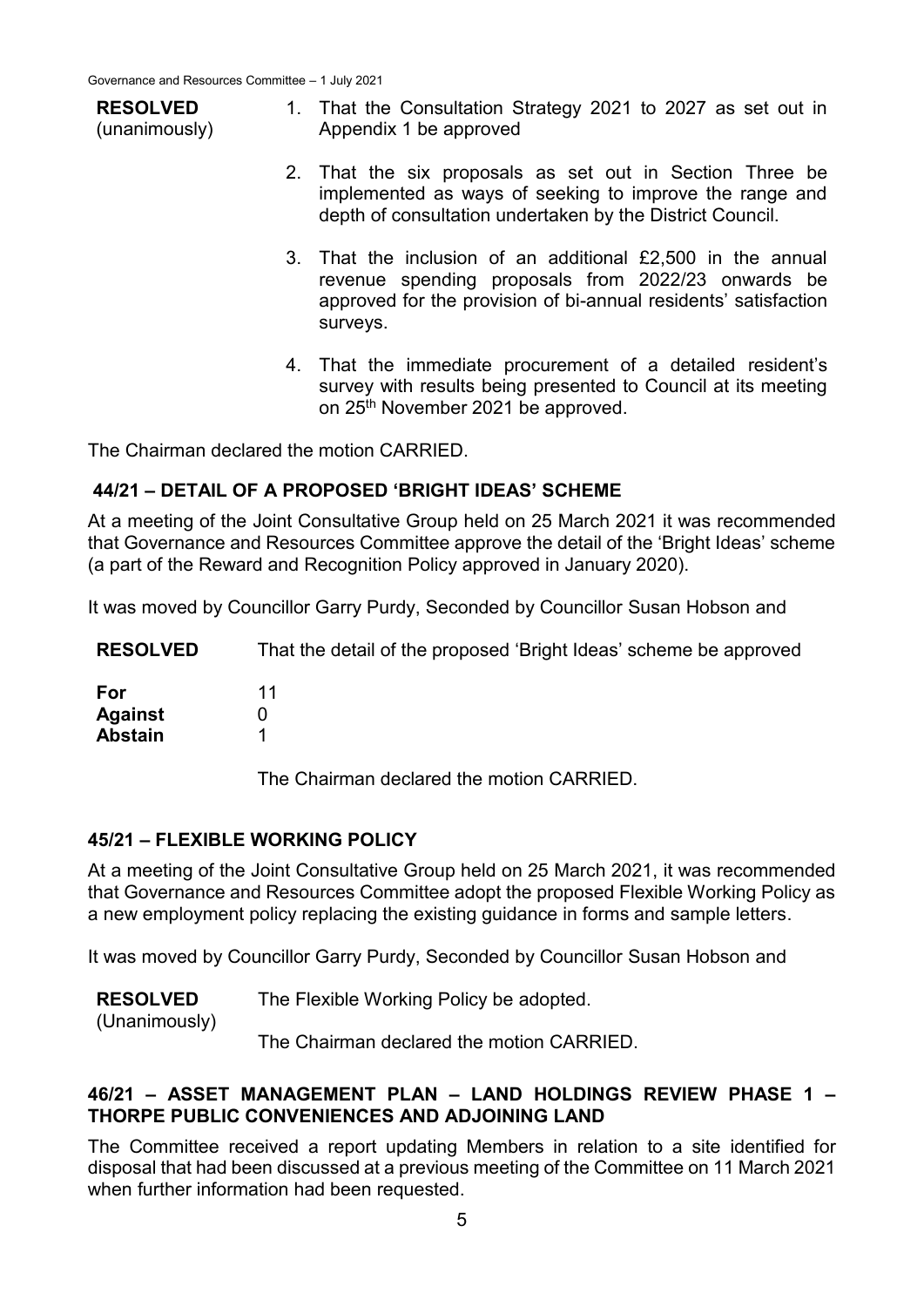The Director of Regulatory Services presented the report informing Members that the piece of land was situated within the Peak District National Park and the site was not large enough to meet the Gypsy and Traveller accommodation need identified within Derbyshire Dales. It was estimated to measure 0.08 Ha in area. In searching for a site the minimum area to be considered had been 0.1 Ha, which is why this site had not been included in previous searches. Having made this assessment and further considered the site, Officers were still of the opinion that it was surplus to requirements and should be offered for sale by public auction.

Members asked if a reserve figure could be put on the sale, the Director of Regulatory Services informed Members a reserve would be put on the land and Members would be provided with the figure.

It was moved by Councillor Garry Purdy, seconded by Councillor David Chapman and

| <b>RESOLVED</b> | That the site be declared surplus to requirements and offered for sale<br>by public auction on the terms outlined in Appendix 1 to this report. |
|-----------------|-------------------------------------------------------------------------------------------------------------------------------------------------|
| For             | 10                                                                                                                                              |
| <b>Against</b>  |                                                                                                                                                 |
| <b>Abstain</b>  |                                                                                                                                                 |

The Chairman declared the motion CARRIED.

# **47/21 - INTERNAL AUDIT ANNUAL REPORT 2020/2021**

The Committee received the Internal Audit Annual Report for 2020/2021

The Internal Audit Consortium Manager presented the report informing Members that COVID-19 had impacted on the ability to complete the 2020/2021 Internal Audit Plan. The Senior Auditor had spent the majority of her time during the year working on COVID-19 business grants processes, queries and government returns. 32% of the internal audit plan had been completed which had left gaps in the independent assurance that can be provided in terms of governance, risk and control. For this reason a partially limited annual opinion had been given. This did not mean that controls were failing; only that internal audit was unable to confirm that controls were operating from the work undertaken or other assurances available.

The appendix showed for each report the assurance level on the reliability of the internal controls. The report opinions were summarised as follows:

|                    | Number of<br>reports<br>2019/20 | Number of<br>reports<br>2020/21 |
|--------------------|---------------------------------|---------------------------------|
| <b>Substantial</b> |                                 |                                 |
| Reasonable         |                                 | 2                               |
| <b>Limited</b>     |                                 |                                 |
| Inadequate         |                                 |                                 |
|                    |                                 |                                 |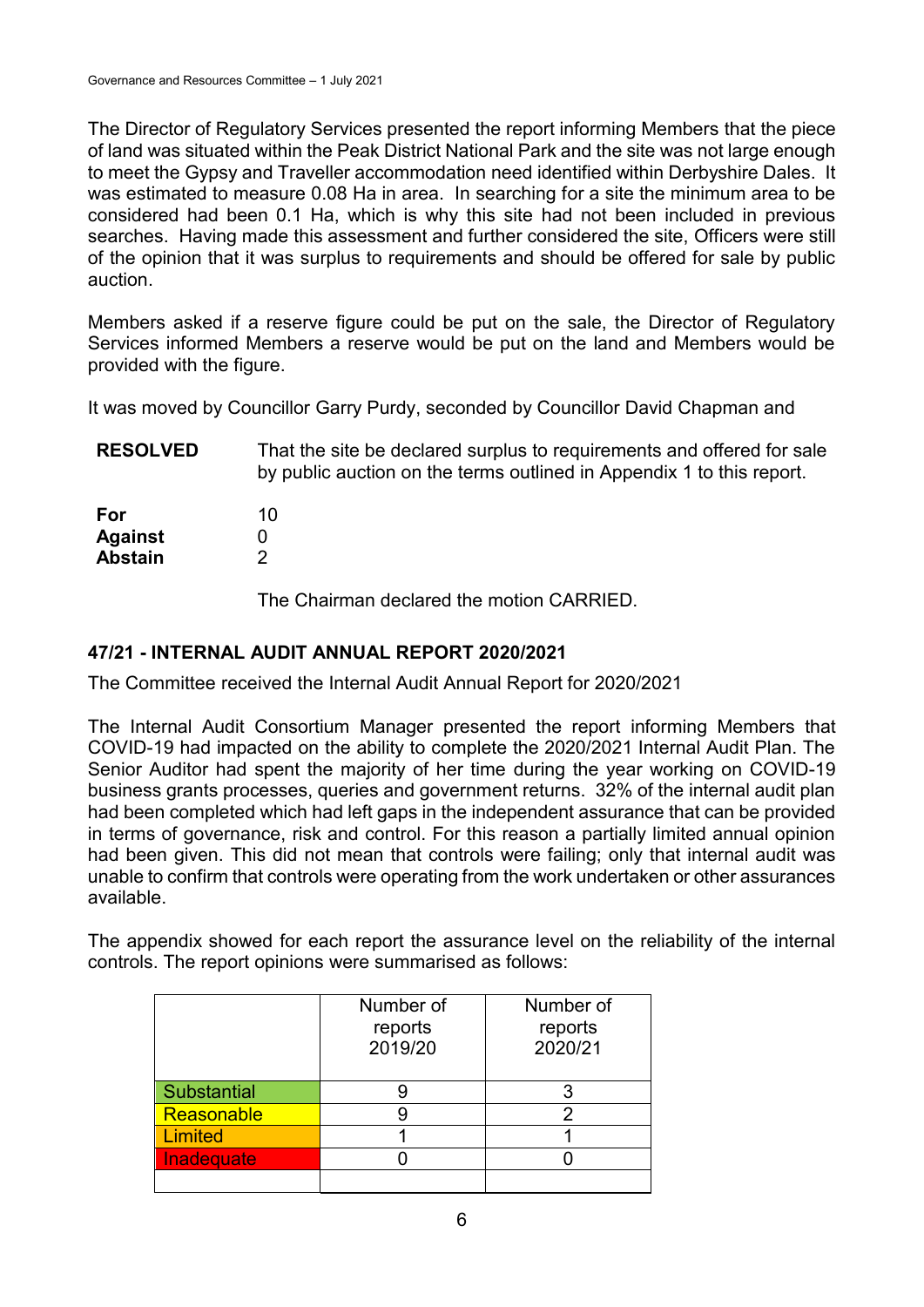19 6

There were no issues relating to fraud arising from the reports.

The following table summarises the performance against key indicators for the Internal Audit Section:

| <b>Description</b>                 | 2020/21     | 2021/22       |                  |
|------------------------------------|-------------|---------------|------------------|
|                                    | <b>Plan</b> | <b>Actual</b> | <b>Plan</b>      |
| Percentage Plan Completed          | 75%         | 32%           | 75%              |
| <b>Number of Complaints</b>        | $\Omega$    |               | O                |
| <b>Completion of Annual Report</b> | May 2021    | May 2021      | <b>June 2022</b> |
| <b>Customer Satisfaction Score</b> | 85%         | 91%           | 85%              |
| Net Cost per audit day             | £208        | £210          | £382*            |
| Number/proportion of<br>audits     | 80%         | $***$         | 80%              |
| completed within time allocation   |             |               |                  |
| % Recommendations Implemented      | 80%         | $**$          | 80%              |
| where due date has passed          |             |               |                  |

\* Includes additional audit resource approved by the Committee in March 2021

\*\* Not measured this year due to COVID-19

Members asked if there were any concerns regarding remote working, the Internal Audit Consortium Manager informed Members there were IT processes in place and Managers were monitoring the situation.

Members thanked the Internal Audit Consortium Manager, Director of Resources and their teams for thorough reports and hard work.

It was moved by Councillor Steve Flitter, seconded by Councillor Sue Bull and

**RESOLVED** (unanimously) That the Internal Audit Annual Report for 2020/2021 be approved.

The Chairman declared the motion CARRIED.

## **48/21 – EXTERNAL AUDIT PROGRESS REPORT**

The committee received a report providing:

- an update on progress in the external auditors delivering their responsibilities for the audit of the 2020/21 Statement of Accounts;
- a summary of recent national reports and publications that may be of interest to Members<sup>1</sup>

The Director of Resources informed Members that Gavin Barker of Mazars had sent his apologies and confirmed that Amber Davidson would be taking over from John Pressley as the Audit Manager. The Director of Resources updated the Committee on Mazars behalf.

For the audit of the 2020/21 accounts, the external auditor reported that: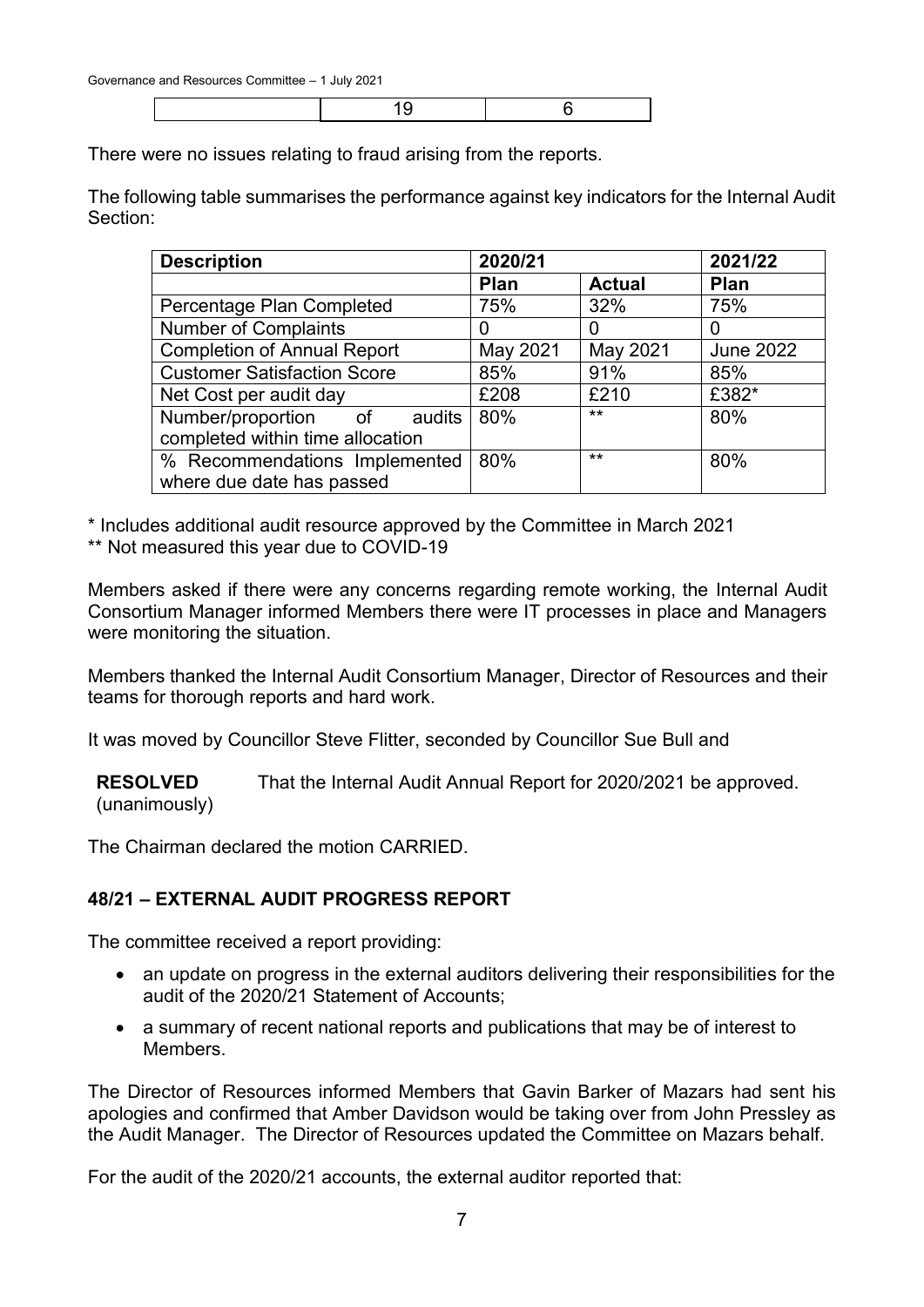- the statutory deadline for the completion of the audit was 30 September 2021;
- the auditors' latest plan was that they would be performing the main element of audit fieldwork in September 2021 (due to a backlog of work, resource difficulties, the departure of staff and difficulties with recruitment and retention). They intended to carry out preliminary work earlier than this in relation to sample selection, so that when work started in earnest, management would have time to gather the supporting information the auditors needed;
- The auditors hoped to present their Audit Completion Report to the Governance and Resources Committee on 30 September 2021 and to be able to issue the audit opinion after the meeting, but they had pointed out that the time scale was very tight and there was a risk to meeting this timetable.
- The auditors would keep management and the Governance and Resources Committee informed as they worked through these difficulties.
- It was likely that the auditors will report on VFM at a later date, in accordance with the revised guidance issued by the National Audit Office, as explained on page 16 of their report in Appendix 1.

It was moved by Councillor Steve Flitter, seconded by Councillor Helen Froggatt and

| <b>Resolved</b><br>(Unanimously) | 1. That the "Audit Progress Report (February 2021)" from the<br>External Auditor be noted |
|----------------------------------|-------------------------------------------------------------------------------------------|
|                                  |                                                                                           |

The Chairman declared the motion CARRIED.

## **49/21 – PROGRESS UPDATE ON THE 2020/2021 INTERNAL AUDIT PLAN**

The Committee received a report providing an update on the 2020/2021 Internal Audit Plan. The report included a summary of internal audit reports issued since the last meeting of the Committee and an update on the implementation of internal audit recommendations

It was moved by Councillor Sue Bull, seconded by Councillor Susan Hobson and

**RESOLVED** (unanimously) That the report be noted. .

The Chairman declared the motion CARRIED.

#### **50/21 – CIPFA FRAUD AND CORRUPTION TRACKER SURVEY 2020**

The Committee received a report providing the results of CIPFA's Fraud and Corruption Tracker Survey 2020 which provided a picture of fraudulent activity in local government. (Appendix 1).

It was moved by Councillor Garry Purdy, seconded by Councillor David Chapman and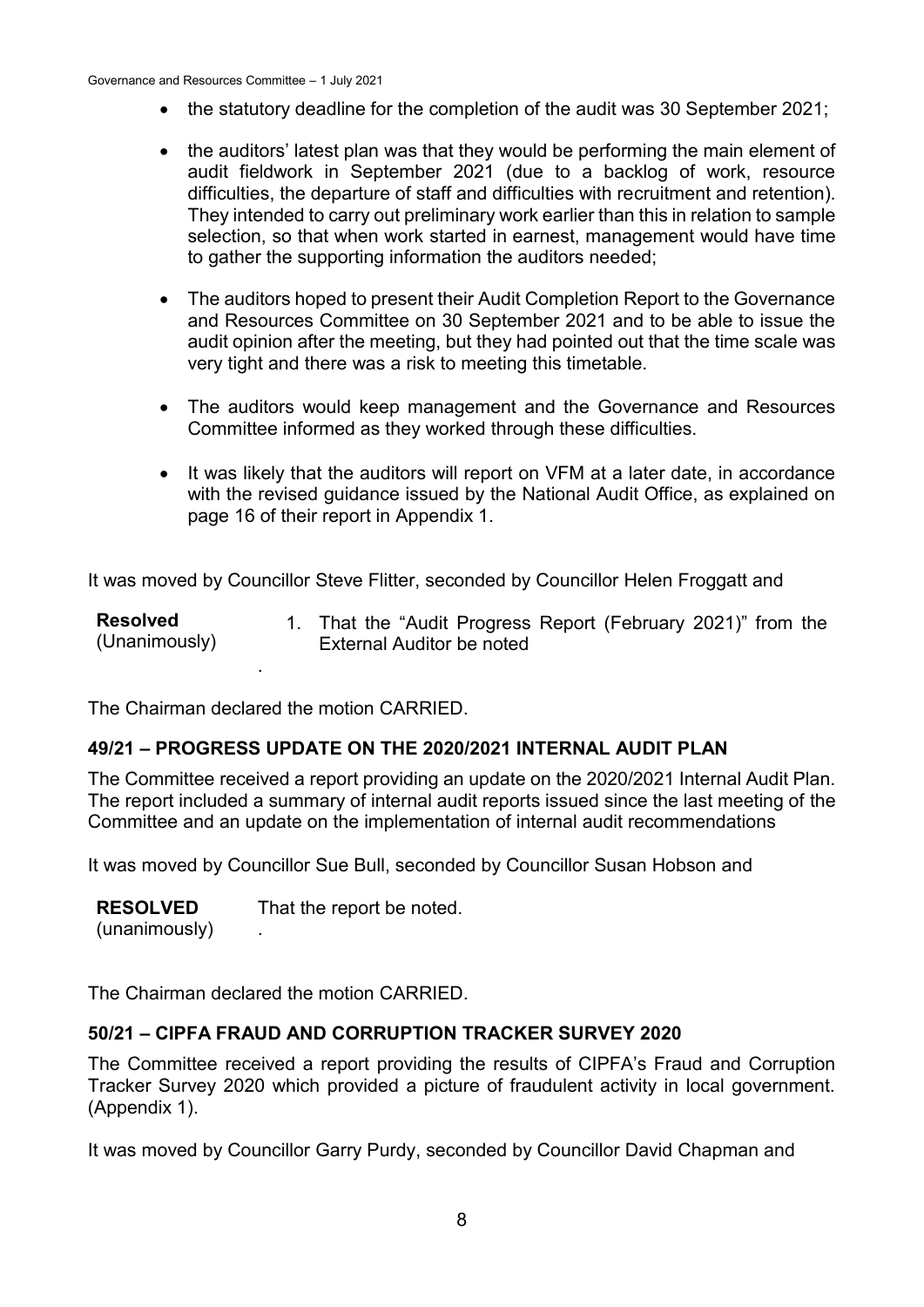#### **RESOLVED** (unanimously) 1. That the results of CIPFA'S Fraud and Corruption Tracker survey be noted.

2. That the fraud prevention measures that DDDC had in place to reduce the risk of fraud be noted.

The Chairman declared the motion CARRIED.

# **51/21 – STATEMENT OF ACCOUNTS 2020/21 – APPROVAL OF ACCOUNTING POLICIES**

The Committee received a report seeking approval for the Accounting Policies used within Derbyshire Dales District Council's Statement of Accounts 2020/21, and highlighting changes from last year

It was moved by Councillor Susan Hobson, seconded by Councillor Alyson Hill and

| <b>RESOLVED</b> | That the 2020/21 Accounting Policies be approved for use within the |
|-----------------|---------------------------------------------------------------------|
| (unanimously)   | <b>Statement of Accounts</b>                                        |

The Chairman declared the motion CARRIED.

## **52/21 – ANNUAL GOVERNANCE STATEMENT 2020/21**

The Committee received a report seeking approval for the Annual Governance Statement for 2020/21, which was consistent with the CIPFA/SOLACE Framework "Delivering Good Governance in Local Government", and met the requirements of the Accounts and Audit Regulations 2015.

The Director of Resources presented the report informing Members of the basis for the internal review of the operation of the Governance Framework and an assessment against the provisions of the CIPFA/SOLACE Code, the arrangements for the 2020/21 financial year had been assessed as COMPLIANT, with some planned improvements required. This indicated that, in general, strong systems were in place but that there were some processes where further action was required. This year five governance issues have been identified; the action plan outlined at the end of the statement summarised the areas of governance focus needed to maintain an effective governance framework in respect of these issues.

It was proposed that over the coming year steps would be made to address the significant governance issues identified in section 7b of the statement to further enhance our governance arrangements. Officers were satisfied that these steps would address the need for improvements identified in the review of effectiveness and would monitor implementation and operation as part of the next annual review.

It was moved by Councillor Mike Ratcliffe, seconded by Councillor Garry Purdy and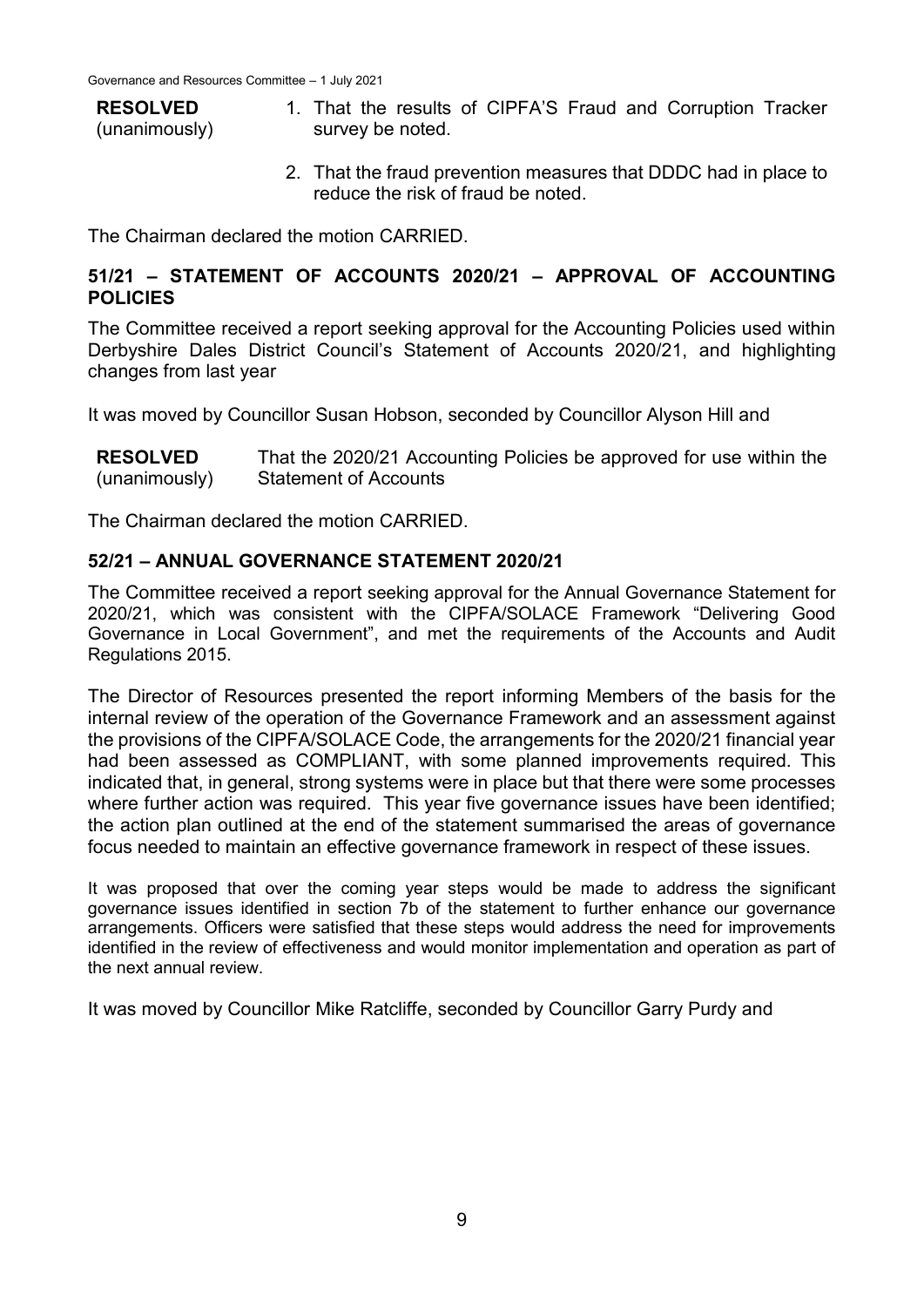| <b>RESOLVED</b>  |     | 1. That the Annual Governance Statement for 2020/21 is approved.<br>2. That the significant governance issues and the action plan to<br>address them, along with the impact of coronavirus on the<br>Council's governance, be noted. |
|------------------|-----|--------------------------------------------------------------------------------------------------------------------------------------------------------------------------------------------------------------------------------------|
| For<br>Against - | -12 |                                                                                                                                                                                                                                      |

The Chairman declared the motion CARRIED.

**Abstain** 1

The Annual Governance Statement approved at this meeting of the Governance and Resources Committee held on 1 July 2021 was signed by the Leader of the Council, Garry Purdy and Chief Executive, Paul Wilson.

## **53/21 – EXCLUSION OF THE PUBLIC AND PRESS**

It was moved by Councillor Garry Purdy, seconded by Councillor Susan Hobson and

**RESOLVED** (Unanimously) That in accordance with Section 100(a) of the Local Government Act 1972 the public and press be excluded because it is likely that the nature of the business to be transacted would result in exempt information being disclosed.

At this point the Committee excluded the public and press because in considering this item it contains - Information relating to any individual, Information likely to reveal the identity of an individual and Information relating to the financial or business affairs of any particular person.

## **54/21 – FURTHER WRITE OFFS RELATING TO BACKDATING OF COUNCIL TAX BILLS FOR PROPERTIES IDENTIFIED IN DATA MATCHING EXERCISE**

The Committee received a report seeking approval for the write off of individual debts arising from council tax backdating cases where the amount requested for write off in each case exceeded £10,000, in accordance with the Council's Financial Regulations.

The Director of Resources presented the report informing Members that in July 2019, a report presented to Council explained that a data matching exercise had been undertaken to match properties on the council tax system with those on Local Land and Property Gazetteer (LLPG) system. The report explained that the exercise revealed a number of properties that were not on the council tax data base and had not been billed for council tax. Council agreed an approach to deal with any mismatches identified by the data matching exercises. In January 2021, the Committee approved write offs exceeding £10,000 for four backdating cases. This report covered the remaining three cases.

There had been considerable delays in gathering the information that is required to assess these cases in the depth that is required. This has been exacerbated since workloads and pressures have increased due to the coronavirus pandemic. Lessons had been learnt and processes improved; the Council had procured software to match data from the Council Tax system regularly against the Property Gazetteer, communication with planning and building control teams has been strengthened and the Council Tax team now shares two instead of one visiting Officers.